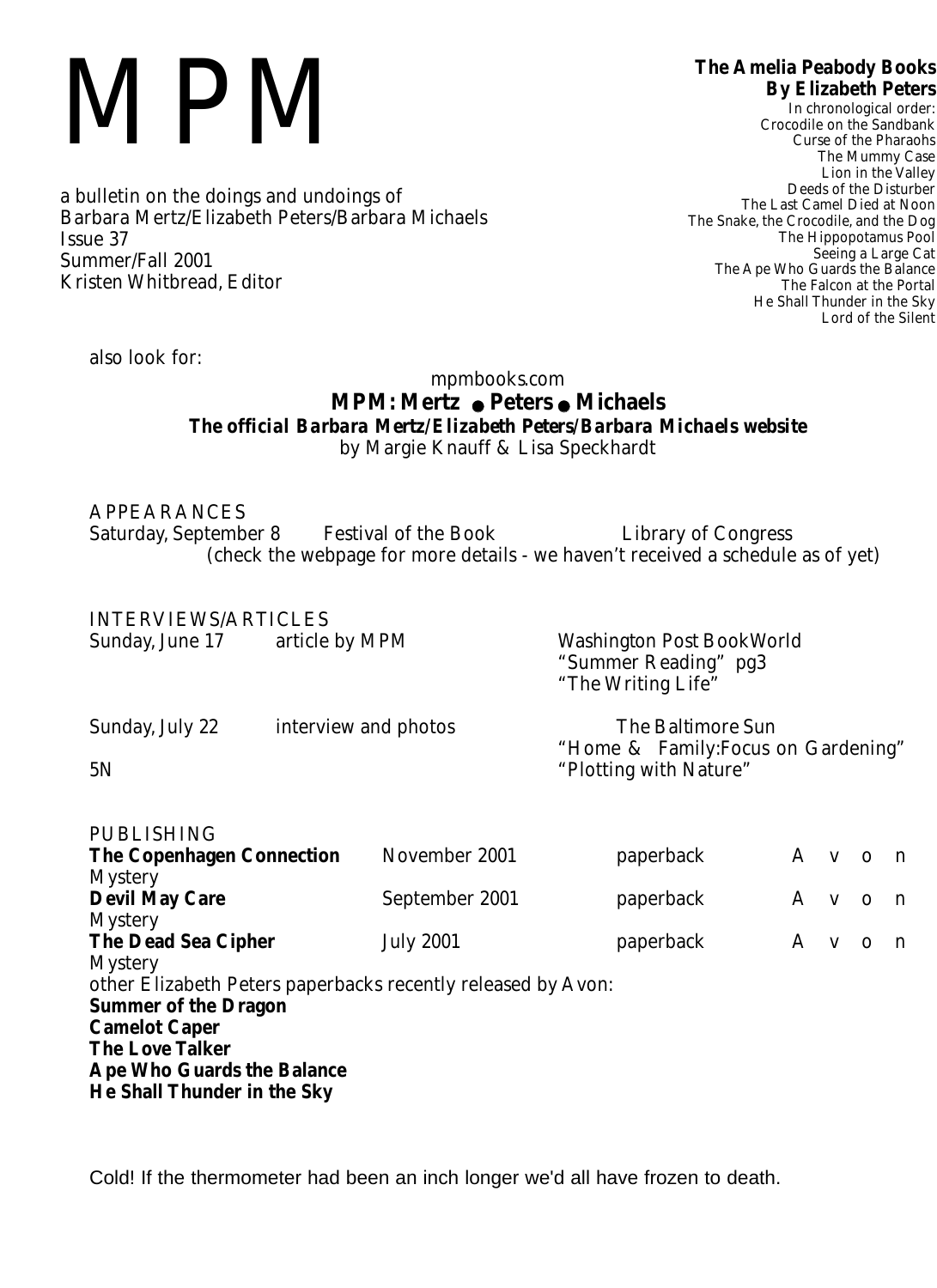MPM

By the time you read this, if all goes as expected, the new Amelia will be in the hands of my editor. That's not the end of it. Trish will send the manuscript back to me with her suggestions and criticisms; I will rewrite and rework and return the manuscript, which will then pass on to the copy editor, whose job it is to mark punctuation, correct my grammar, and check for consistency- -not only of spelling, which is no small feat with the Amelia saga, but of internal references--no blue eyes on one page and

green later on. This hard working individual also catches errors that may have slipped past Trish and me, brilliant as we are. Erika has been my copy-editor for years, so she is familiar with my eccentricities. You have no idea how infuriating it is to receive a manuscript back from a new copy-editor who takes it upon herself to change punctuation and even vocabulary!

By the time Erika finishes it will be early December. I will deal with her corrections and send the (now dog-eared) manuscript back to Trish. We should have printed galleys by January, and then, guess what? I go over them with a fine-tooth comb. If you think I will be sitting idle all those months, you are mistaken. Red Land Black Land is in process of revision and Kristen and I are still working on the compendium. And I hope to sneak off to Egypt for a few weeks.

We've changed the title of the new "Amelia". It will be The Golden One, not The Place of Truth. Sorry about that. We all liked the original title, but I've an old-fashioned notion that the title should have something to do with the plot, and I simply couldn't work the Valley of the Kings (the Place of Truth, to the ancient Egyptians) into it. The Golden One is the goddess Hathor, as some of you know, and she does come into it. There's a tantalizing hint.....

Thanks to Tim and Kristen and their energetic son, "the Weeder," the garden is doing all right, though it's been very hot and dry lately. Those of you on the net may want to check the Baltimore Sun homepage. They did a very nice story about the garden, with some elegant photographs.

I've been in touch with many of my fellow travellers from last year's "Amelia Peabody Expedition," to my great pleasure. All your letters are appreciated and enjoyed. The worst way of reaching me, I am sorry to say, is through my publishers. Despite the best efforts of many people, letters sent to me via Avon Morrow-Harper Collins often don't get forwarded. Pass the word - write me via the Post Office Box, given here and on my website. And many thanks to all of you

who send me things. I love getting packages, and I always respond. If you don't get a proper thank you it is because I never received the parcel.

Hope you have had a good summer. Keep cool.

Barbara

Oh, it's 40 below in the winter, And it's 20 below in the fall, It rises to zero in springtime, And we ain't got no summer at all. Ditty about the Canadian seasons, *The Globe and Mail*, 10 Nov. 1979.

Elizabeth Edwards: America B.C. by Barry Fell speaks of hieratic Egyptian hieroglyphs in the Micmac Indian writings. It says, in part, "these hieroglyphs retain, in Micmac, their original Egyptian meanings and may still be read by any competent Egyptologist." -Any comments??

MPM: Barry Fell? I guess I don't know any competent Egyptologists, because nobody has been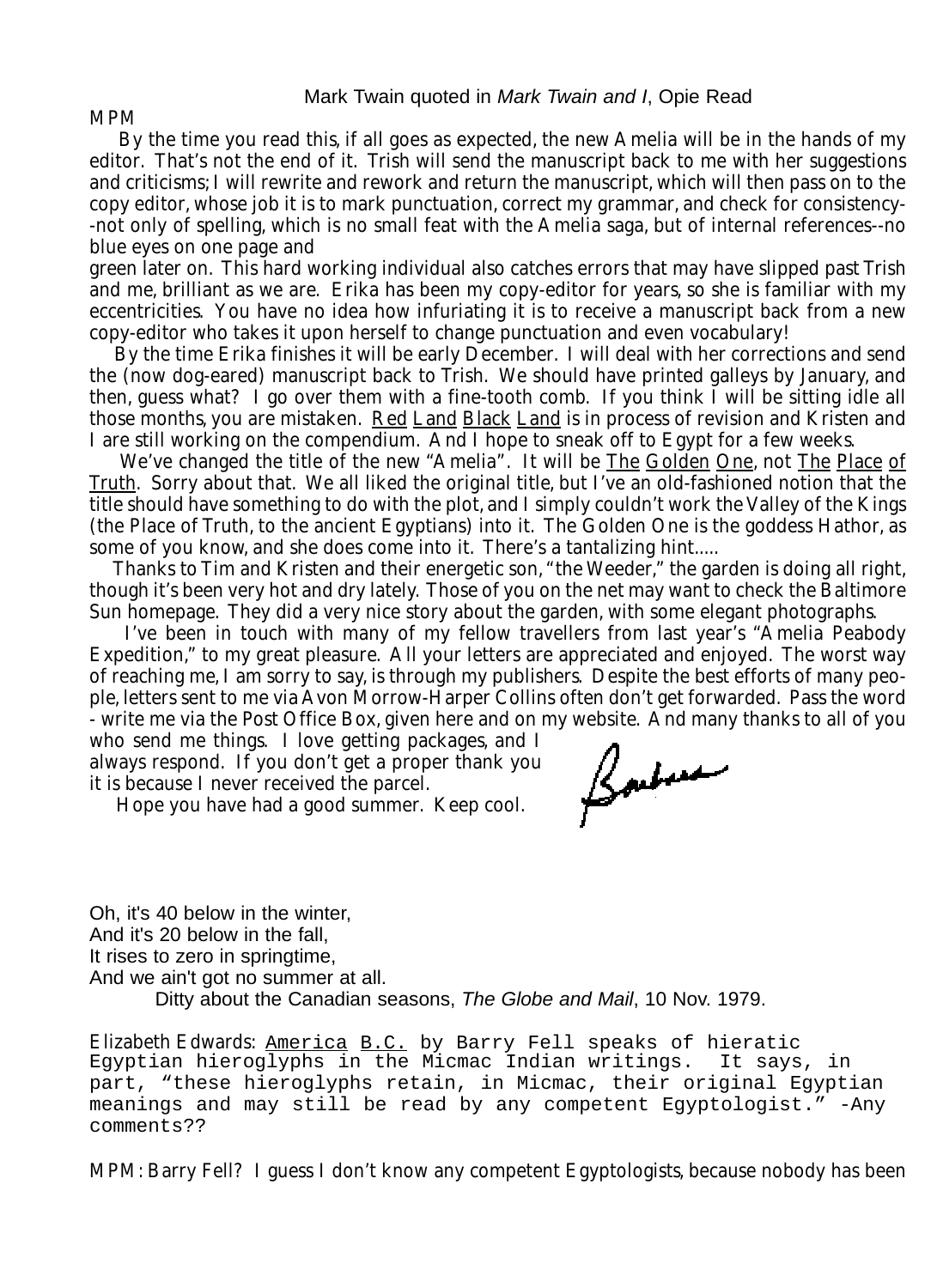able to find those hieroglyphs in Micmac. Fell's theories are lunatic fringe.

Brooke Kelly: I was on e-bay looking at Amelia Peabody books and I saw one with a foreword by you describing how you came up with the character of Ramses and the game/trick you played/are playing on your readers. Which book and edition was this?

KDW Crocodile on the Sandbank and Curse of the Pharaohs were published in a limited edition by The Armchair Detective Library with an introduction by Elizabeth Peters in 1990. They were bound volumes which included a gold signature engraved in the cover and a "portrait" of the author. They are out of print.

Meagan Healy: I noted the Emerson family does meet various historical personages. Amelia portrays them, in her way, without any fanfare or glorious propaganda. Her descriptions seem to be almost how they really were. For example, Mr. Lawrence is "short Mr. Lawrence" who "would bore Ramses with his chatter".... Have the Emersons ever met Gertrude Bell? Apparently this British Victorian woman, self-made archaeologist and frequent visitor to Arabia, was working in the Cairo Intelligence office with Lawrence approximately the same time that the Emersons were in Egypt. My opinion of Bell is mixed. She was a Victorian woman, and yet was quite outspoken, quite learned...the first woman to have received the kind of degree she did at Oxford. But she carries the overbearingly strong belief of the "British superiority at home and in other parts of the world", and also assisted in the Anti-Suffragist movement in Britain, especially against the Pankhursts. I find those sentiments difficult to reconcile with her otherwise seemingly progressive attitudes. However, to be fair, no one's life is completely black and white. One tends to be comfortable with what one grows up with, including patriotism and living in a man's world.

MPM I refer to Gertrude Bell in a forthcoming book, but I don't know that she will appear in person. Amelia wouldn't care for her - not only was she (as you observed) anti-feminist but she was one of the intellectual imperialists all the Emersons detested.

Kayla Beach: What is your favorite book, and who is your favorite author?

MPM I don't have one favorite author, I have dozens. Jane Austen, Terry Pratchett, Loren Eiseley, Charles Dickens, J.K. Rowling...

Henri Hartman: I too love kerkedah. I've found that brewing Stash Ruby Mist tea really strong and adding lots of sugar produces a similar, if not identical, beverage. Give it a try and let me know what you think - I haven't been to Egypt since 1989, and maybe I've forgotten what it really tastes like!

MPM Thanks for the tip, which we hereby pass on. I'll try it when I run out of kerkedah, which I won't for a while, since all my friends have brought me back bags of the dried hibiscus blossoms!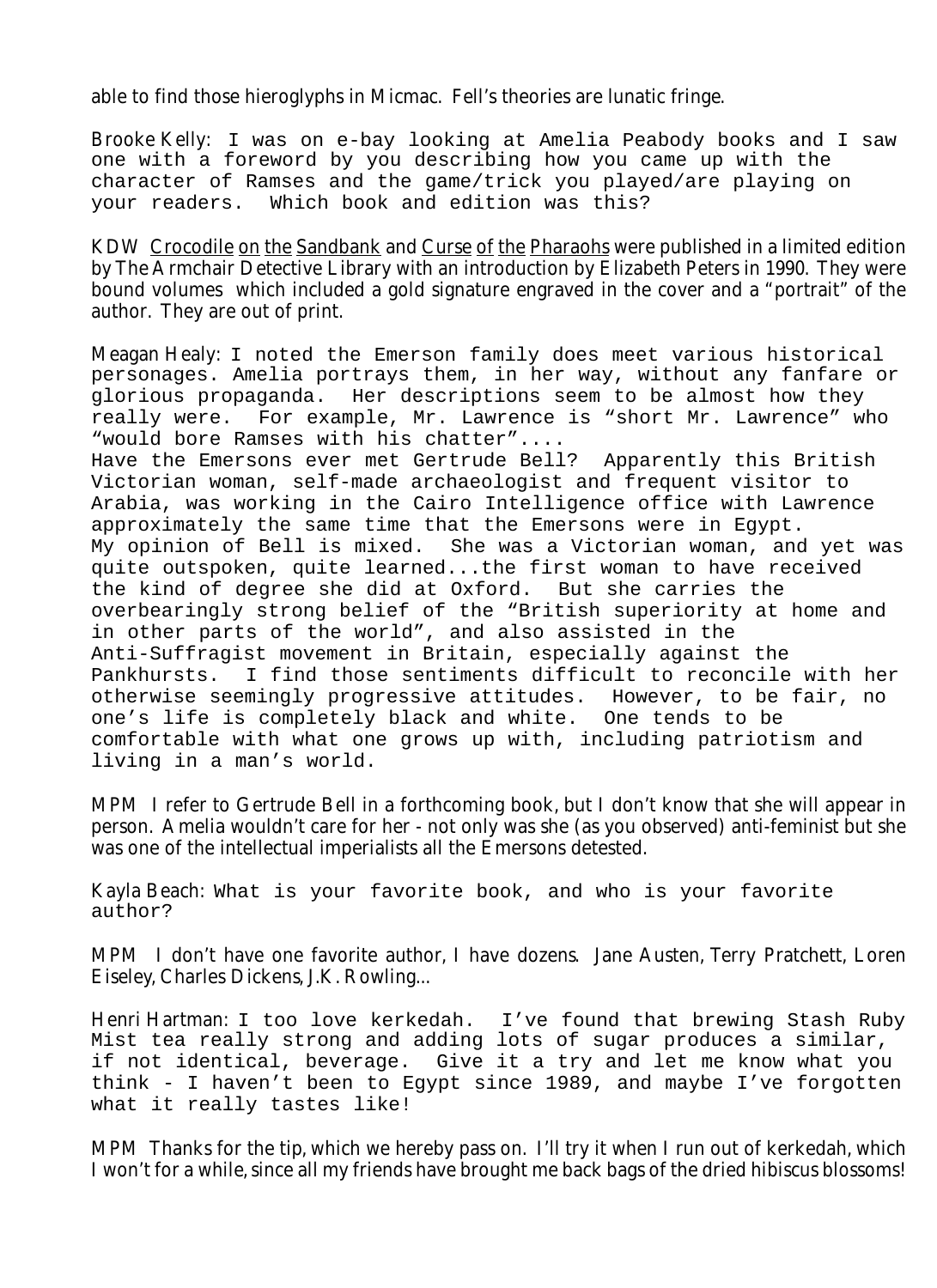Suzanne Ward requests: the source of the following lines from Be Buried in the Rain: Down, down in the darkness of the grave/Gently they go, the intelligent, the witty, the brave./I know. But I do not approve. And I am not resigned.

MPM "Dirge without Music" by Edna St. Vincent Millay.

Alex Lynch: How long have you been planning Sethos' relationship with the Emersons? Did you know Ramses was the subject of Nefret's nightmares from the beginning? Can you proffer an estimate of when Recorded Books will release Lord of the Silent?

KDW Sethos' relationship to the Emersons was determined prior to the trilogy in Lion in the Valley. Yes, Ramses was the subject of Nefret's nightmares from the beginning. (Hang around with MPM long enough and she'll give away the entire plot of the next book - or in this case, the next four books - before she even puts it down on paper. I used to run into another room with my hands over my ears yelling, "Don't tell me! I want to be surprised!" It didn't actually work because she simply waited until I was hanging upside down rummaging through files, or driving her to a destination four hours away. I

wouldn't want to claim she waited until I was trapped, however....)

As for Lord of the Silent and Recorded Books - it is available right now!

Felicity Danielle: I was curious as to what happened with Kevin O'Connell and Miss Minton. Did they get married? Are they living happily ever after?

While I'm on the subject of Irish journalists, there are two words that Kevin uses I have not been able to discover the meaning of: Begorrah...and Spalpeen.... Could you kindly direct me to the meaning of these words? That way, when I call my brothers spalpeens, I'll know exactly what I'm referring to.

KDW Kevin O'Connell is married; he and his wife attended David and Lia's wedding. However, you will have to read Lord of the Silent to find out what happened to Margaret Minton. Begorrah means "by God!". Spalpeen, in this case, means "worthless person". Both are derived from Gaelic.

Harriet Kelley: I notice [the reader on a recording of Crocodile] pronounces it "PEE BAH di" whereas my sister is quite sure it should be "PEE bdi" rather like "puberty". I prefer the printed page, I take things in through my eye better than my ear, but then we run the risk of not knowing how something is to be pronounced (a young nephew was reading a book about Taliesin, calling it "ta LYE sin", and when I pointed out it should be "tolly A zin" he politely told me he had started reading it his way and if I didn't mind too much he'd keep on pronouncing it thusly.) On the other hand, the ear deceives, without a script. My husband asked me who is this "my sparrow" she keeps talking about, and I showed him the text, "Maspero".

MPM I don't know which recording of Crocodile you heard; the only ones I will listen to are by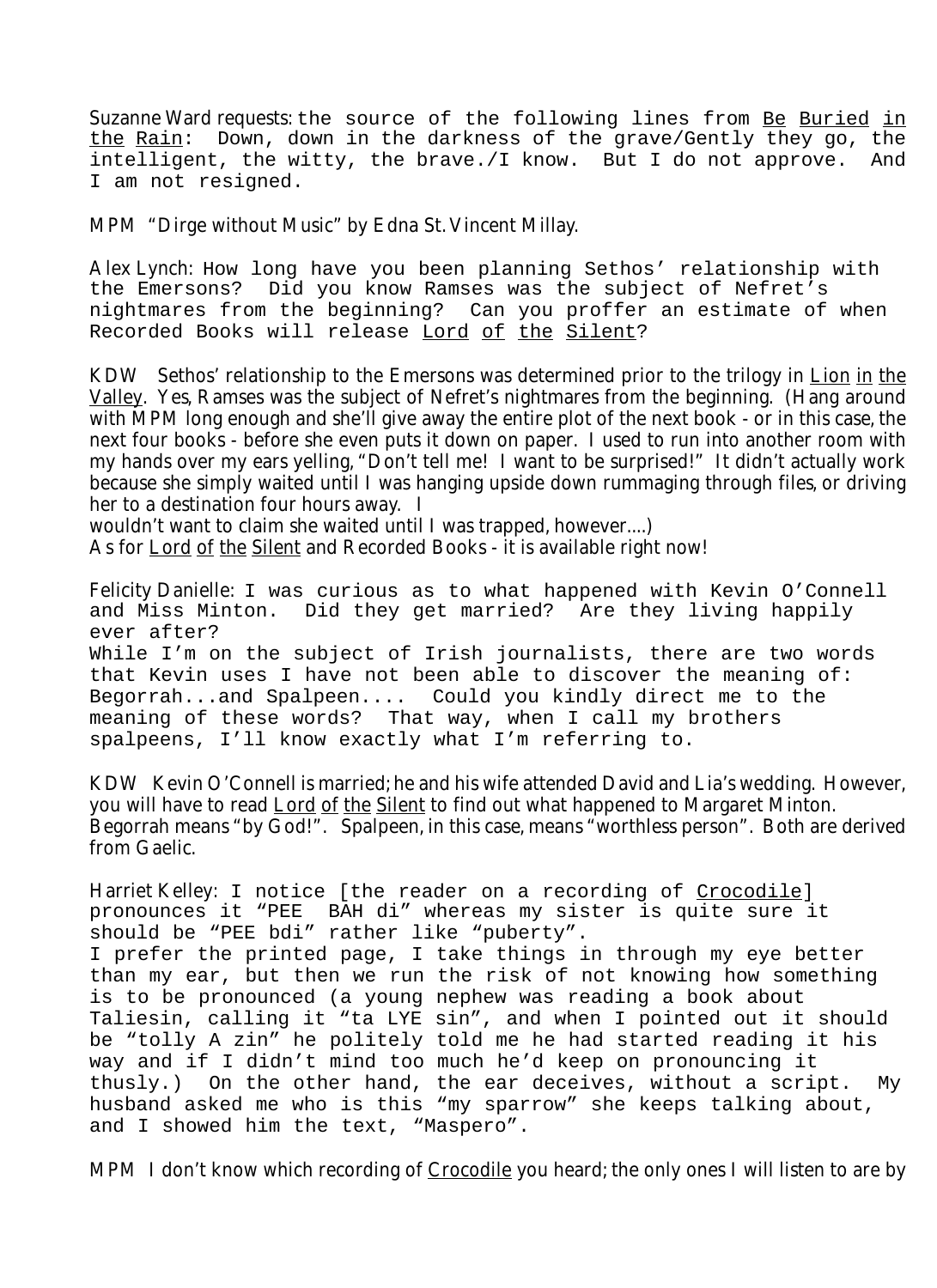Barbara Rosenblat, for Recorded Books. I think she's superb and so do most of my readers. Pronunciations differ from period to period and nationality to nationality.

Marilyn J. Gambill: Was there really a Professor Junker that was an Egyptologist? My maiden name was Junker, which is not that common. My not too far distant ancestors came from Germany in the 1800's.

KDW Junker was a distinguished Egyptologist active from the early 1900's until his death in 1962. His most famous accomplishment was the systematic excavation/recording of the Giza Mastaba field from which we derive much of our understanding of the Old Kingdom.

MPM Wouldn't it be fun if you were related to Herr Dr. Junker?

Suzanne Boulos: I have just finished reading He Shall Thunder in the Sky and found a few discrepancies: gooseberry jam in Egypt? They don't grow here. Usual jams - date, fig, strawberry, apricot, or marmalade.

MPM I appreciate your "discrepancies" Many of them are typographical errors, some are welltaken - but in my own defense, may I say that gooseberry jam was imported, in tins. The British had to have their own delicacies.

Lindy Schwartz: I read an interview on the internet that mentioned t-shirts with the saying "Another Shirt Ruined" on them. I would love to purchase one if any are available.

MPM The t-shirts were done by my publisher for people in the business; I'm afraid they are all gone.

Jill Bisker: I've been reading John Wilson's book, The Culture of Ancient Egypt. In this book he ascertains that there were blond Egyptians. You seem to disagree. From his text I quote, "One assumes that such a blond strain was introduced into Egypt from the Tjemeh-Libyans." (pg 97-98) It's such a little thing but I really like to know facts. It's probably one of those things scholars disagree on....

In Be Buried in the Rain I am a little mystified. I kept picturing the bones dressed in the calico dress, but of course they wouldn't be connected. So, whoever dug up the body must have jumbled all the bones up in the dress to move it. How could they get all the pieces and would they have taken the trouble to set them in the proper order?

MPM Blond Egyptians are still questionable, in my opinion. The Libyan connection - maybe. But every question in Egyptology is a subject for debate. P. S. I've always believed the bones got into the road by themselves!

"I am told that the Inuit have some sixty words for snow...for different kinds of snow. That doesn't surprise me; they see a lot of it. I live